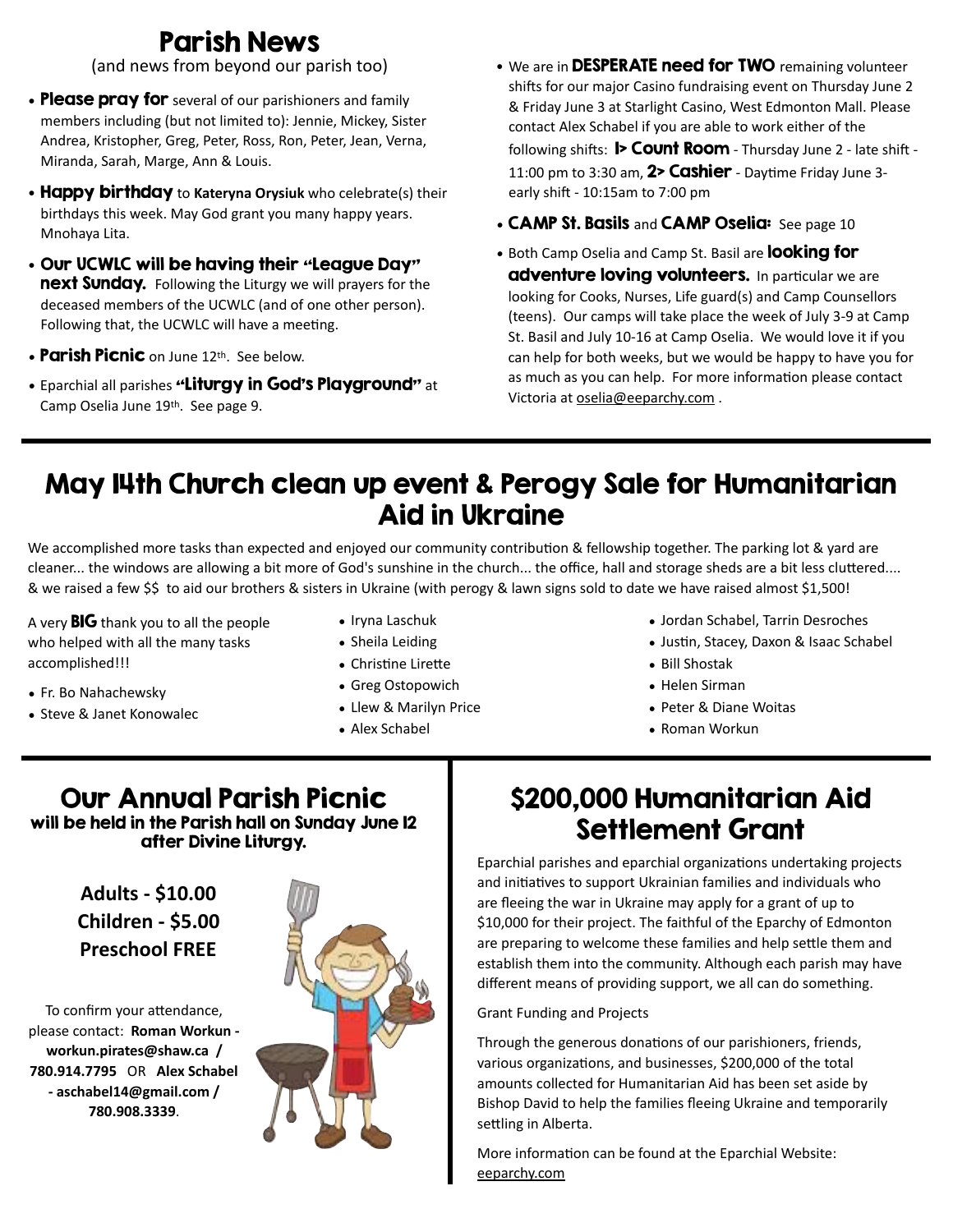# An All Parishes Picnic

We invite everyone to join us in prayer and community in the most beautiful Camp in the world, as we celebrate the FAMILY under God's glorious sky.

 $\sqrt{2}$ 

Father's Day: Sunday, June 19th

bring your family and join Bishop David as we celebrate

The Liturgy will be celebrated outdoors by Bishop David and other clergy at

# 10:30 am at Camp Oselia

#### which is located 45 minutes West of Edmonton.

(53230 Range Rd. 53 Fallis, AB)

Then stay for presentations, tours, games, food and fun. Everyone Welcome. Bring a lawn chair. Food will be available for sale, or bring your own picnic.



God's Playground

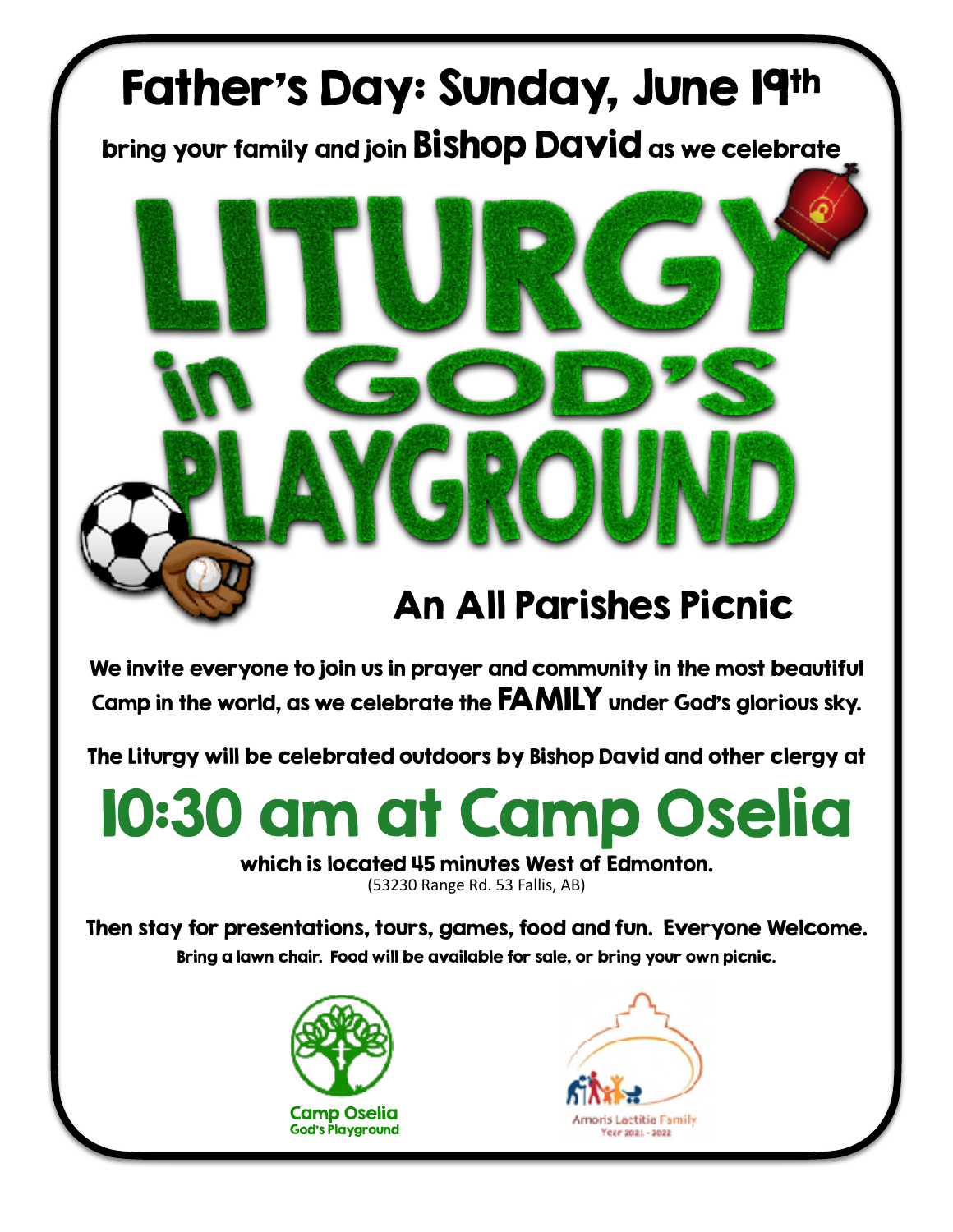

This is your invitation to join other campers, aged 7-14, as we have the greatest adventure of our lifetimes.

Both Camp Oselia and Camp St. Basil have teamed up to provide you with a superb quality adventure which you will never forget.

In addition to all sorts of challenging and cool activities like archery, canoeing, swimming, campfires, games, crafts and sports, we will be exploring the meaning of life as we "Journey into the Mystical Woods."

We are excited to have you and your friends camp with us for a full week (or even 2).

Please Note: Young Ukrainian Nationals fleeing from the war can receive a full sponsorship to this camp. Ukrainian & Russian speaking volunteers will be on site.

Please also note: This program is put together by the Ukrainian Catholic Church, but you do not need to be Ukrainian, nor do you need to be Catholic to attend. All are welcome.

For more information and to register please go to:

## CampOselia.com OF StBasilsChurch.com OF EEparchy.com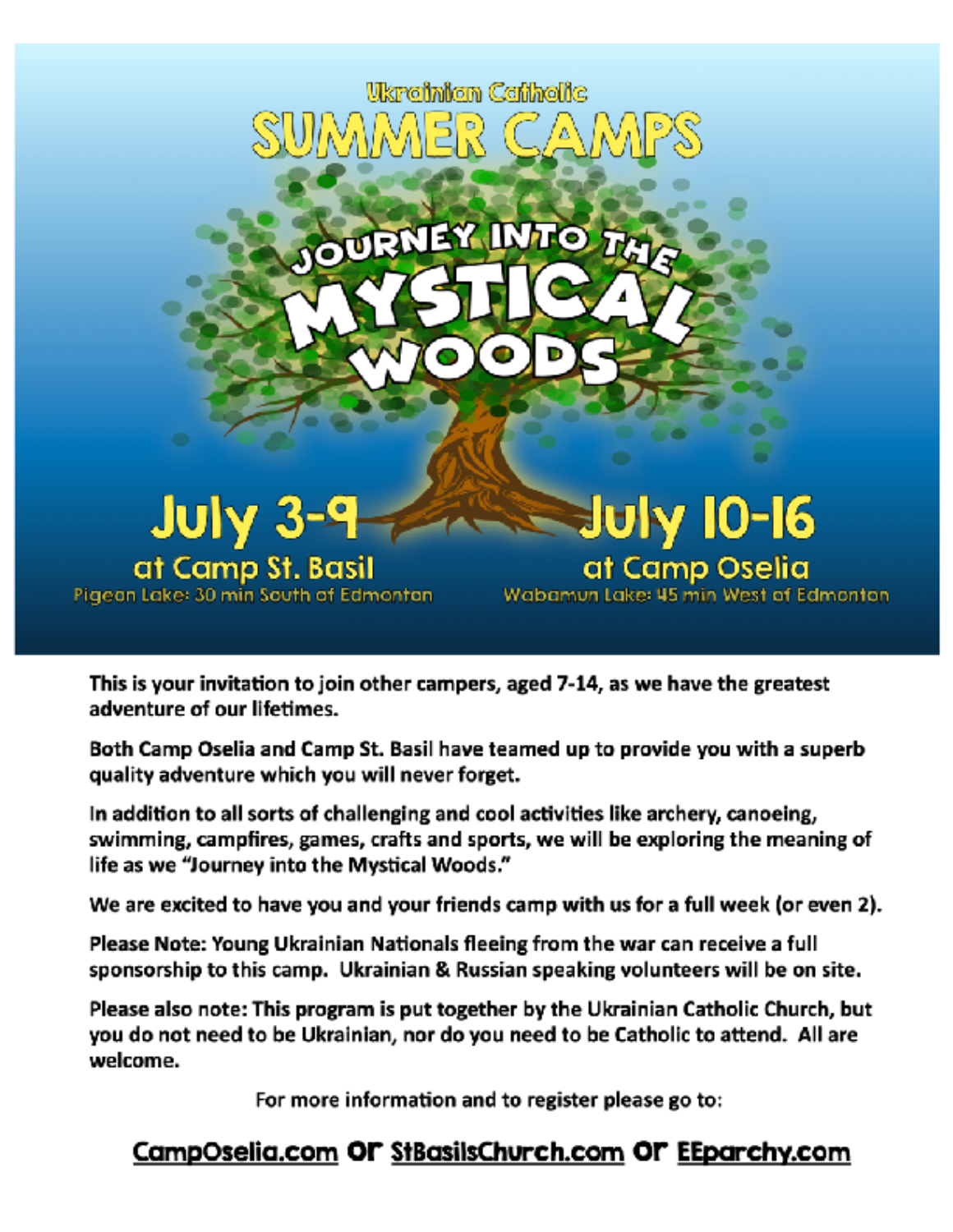# The Ukrainian Catholic Eparchy of Edmonton is hiring

several summer 2022 positions that are made possible through the Canada Summer Grants (CSG) program. Eligible applicants must be:

Between the ages of 15 and 30 (at the start of the employment term),

Come Follow Me

- Be a Canadian citizen, permanent resident, or person to whom refugee protection has been conferred,
- · Have a valid Social Insurance Number and be legally entitled to work in Canada.

We are pleased to offer the following positions, each to commence in May or June 2022.

Please forward all resumes and inquiries to our email at *chancery@eeparchy.com*. In the subject line please indicate the position for which you are applying. The posting is open until a suitable candidates is found. We thank you for your interest.

| Position                                                                   | Description                                                                                                                                                                                                                                                                                                                                                                                                                                                                                                                                     | Duration and<br>hours of work | Hourly Wage    |
|----------------------------------------------------------------------------|-------------------------------------------------------------------------------------------------------------------------------------------------------------------------------------------------------------------------------------------------------------------------------------------------------------------------------------------------------------------------------------------------------------------------------------------------------------------------------------------------------------------------------------------------|-------------------------------|----------------|
| <b>Communications / Marketing</b><br>Assistant                             | Assist with editing and publishing materials for children and<br>adults using digital and traditional print media. Areas of work<br>include e-commerce, application development, social media<br>posts and other related communications tasks. Deliverables<br>will be posted to various social sites, and will be available to<br>parishes, schools and the broader community.                                                                                                                                                                 | 8 weeks at<br>35 hours/ week  | $$17 - $18/hr$ |
| <b>Administrative Analyst</b>                                              | Assist with researching best practice policies and procedures<br>of related to file keeping and archiving organizations and<br>initiate recommendations.<br>Update and catalogue resources in both the library and<br>resource centre and help with streamlining the process of<br>public use of our library.                                                                                                                                                                                                                                   | 8 weeks at<br>35 hours/ week  | \$18/hr        |
| Resource Assistant/ Religious<br><b>Education Assistant</b>                | Assist with developing, producing, and delivering religion<br>materials for children in kindergarten to grade 6. Ability to<br>translate materials between Ukrainian and English an asset.                                                                                                                                                                                                                                                                                                                                                      | 8 weeks at<br>35 hours/ week  | \$18/hr        |
| Family & Life Ministry Assistant<br>(Youth cooridinator)<br>Strolic Eparcy | Assist with the development of programs in the context of its<br>overall plan for youth and young adults. Some additional tasks<br>include:<br>prepare schedules and resources including printed<br>materials, games, activities and discussion topics.<br>assist in conducting interviews and the selection of<br>other summer youth program support volunteers.<br>assist with administrative duties, including scheduling,<br>preparing contact lists and procuring supplies<br>perform other duties as maybe required from time to<br>time. | 8 weeks at<br>35 hours/ week  | \$18/hr        |

# EEparchy.com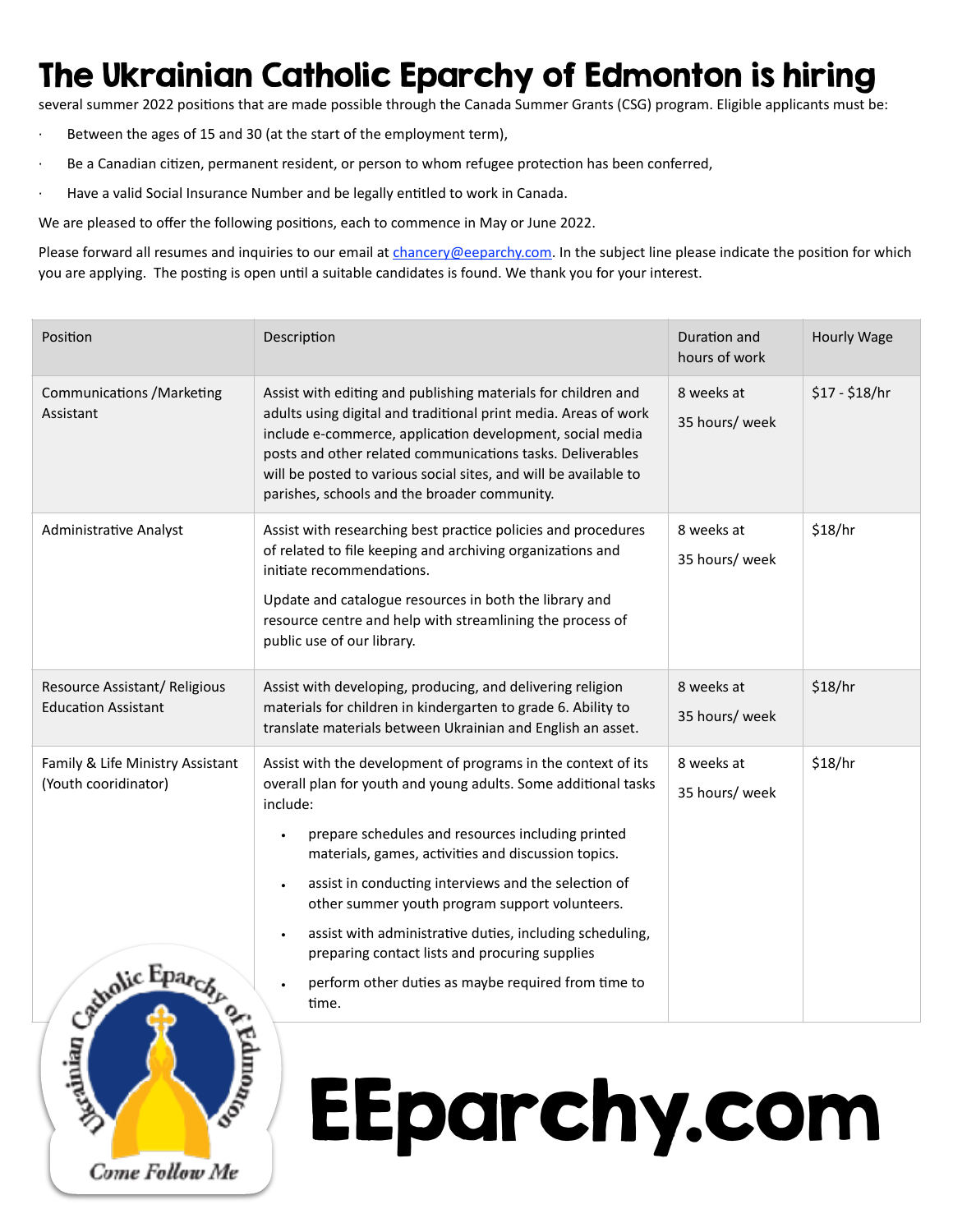UFest Edmonton Ukrainian Festival is a free event that honours and celebrates Ukrainian culture, food, music, visual arts, crafts and dance. It will take place on *Friday May 27th ( 5:00PM - 11:00PM) and Saturday May 28th (11:00AM - 11:00PM)* in Borden Park.

We need many volunteers and are kindly asking you to consider helping our festival be a big success and volunteer today!

To sign up as a volunteer, follow these easy steps:

- 1. Sign up online at [volunteer.ufest.ca](https://www.volunteer.ufest.ca/)
- 2. Create your profile
- 3. Sign up to volunteer for shifts and review your schedule

If you have any questions about volunteering or the new sign-up process, please contact [volunteerufest@gmail.com](mailto:volunteerufest@gmail.com).

For schedules of performances, workshops, and all the exciting events that are happening at UFest, please visit our website

### [www.ufest.ca](http://www.ufest.ca)

Make sure to visit a new addition to the festival, the Heritage Pavilion with an exhibit assembled by our UCWLC Museum committee. Hours for the pavilion are Friday, 5:00 – 9:00 p.m. and Saturday, 11:00 a.m. – 8:00 p.m.



ION US AS WE BATHER TOIETHER "O HUNDUR LKRAINIAN CJLTLRE, NOW, ANDRETHAN ENER AT **BESTERN CANADA'S LARGEST BULTI-DAY USRAINIAK FESTIVA** 



#### FRIDAY MAY 27 5PM - 11PM SATURDAY MAY 28 11AM - 11PM

THE! ENTRY - ALL JAY UKRAINIAN MISIC & DAMEE PERFORMANCES. FAMILY ACTIVITIES . FOOD . BIER SANDERS . ART & BETAIL FENDORS . WOFKSHOPS BRING A LAWN THA R . WEAR YOUR VYSHYVANKA OR BLUE & YELLOW

**UFEST.CA** 

## HUMANITARIAN CRISIS IN UKRAINE

 It has been some two months since Ukraine was invaded by Russia, leading to a violent war which has claimed thousands of lives and displaced millions of people.

 Through the generosity of our parishes, faithful and friends, the Eparchy of Edmonton alone has raised nearly \$2 million dollars to help the innocent victims whose lives and country are being destroyed in this senseless attack on their sovereignty.

 Our donations "follow the people of Ukraine," wherever the need is greatest including:

· **Humanitarian Aid to Ukraine** supporting organizations on the ground including Caritas Ukraine, Ukrainian Greek Catholic eparchies, Sheptytsky Hospital (L'viv) and others who are helping the more than 11 million people affected by the war, including 6.5 million displaced internally, and 5.3 million who have fled to neighbouring countries. Donations are forwarded through the Catholic Near East Welfare Association (CNEWA), an organization providing pastoral and humanitarian support to the most vulnerable people around the globe.

· **Humanitarian Aid to help countries** welcoming the 5.3 million people who have fled to Poland, Romania, Moldova, Slovakia, and other countries, mostly women and children.

CNEWA is helping to direct funds where needed.

· **Humanitarian Aid for refugees arriving in Alberta** and welcomed by families throughout the province. We are working with the Ukrainian Canadian Congress and Ukrainian Canadian Social Services to support the settlement, integration, and spiritual needs of those arriving in our province.

 The outpouring of love and support has been truly amazing, but the need is great, and it will continue to be as Ukraine defends its freedom for all their citizens in all parts of the country. We ask that you continue to be generous with your gifts, but mostly we ask for your prayers. Let us pray to God our Father and Our Most Holy Mother for an end to the suffering of war and for justice and peace in Ukraine.

Thank you for your prayers and financial support.

Given the humanitarian crisis in Ukraine, the annual collection for the **"Aid to the Missionary Church in the World**,**"** traditionally taken up on Pentecost Sunday, **will not take place this year**.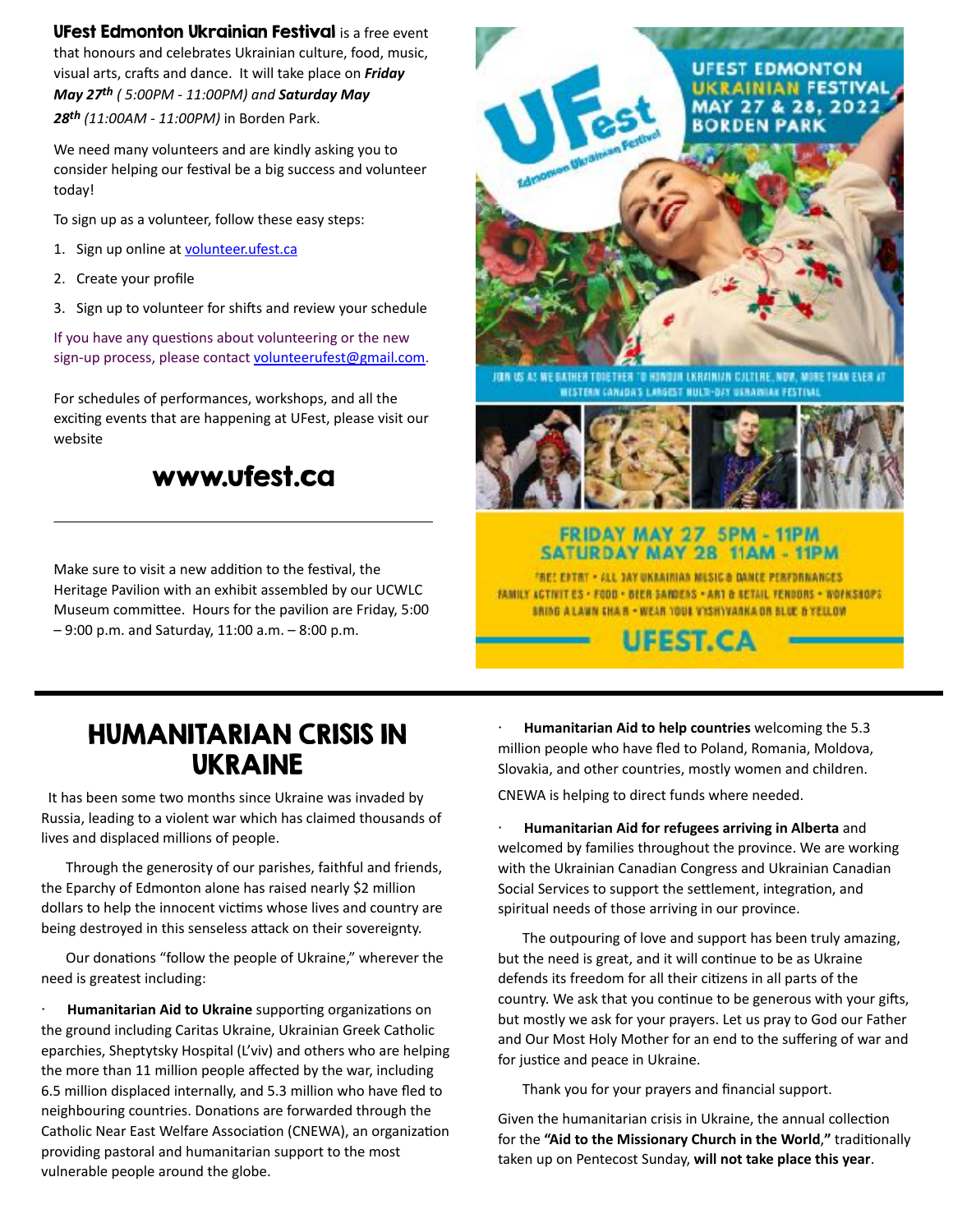| <b>Dormition Parish Calendar</b>                                                                                                                                                                                                                                                                                                                                                                                                                                                    |                                                                                                                                                                                                                                                                                                         |                                                                                                                                                                                                                                                                                                         |                                                                                                                                                                                                                                                                                                                                                                                                  |                                                                                                                                                            |                                                                                                                                                                                                                                              |                                                                                                                                                                                                                                                                         |  |  |  |
|-------------------------------------------------------------------------------------------------------------------------------------------------------------------------------------------------------------------------------------------------------------------------------------------------------------------------------------------------------------------------------------------------------------------------------------------------------------------------------------|---------------------------------------------------------------------------------------------------------------------------------------------------------------------------------------------------------------------------------------------------------------------------------------------------------|---------------------------------------------------------------------------------------------------------------------------------------------------------------------------------------------------------------------------------------------------------------------------------------------------------|--------------------------------------------------------------------------------------------------------------------------------------------------------------------------------------------------------------------------------------------------------------------------------------------------------------------------------------------------------------------------------------------------|------------------------------------------------------------------------------------------------------------------------------------------------------------|----------------------------------------------------------------------------------------------------------------------------------------------------------------------------------------------------------------------------------------------|-------------------------------------------------------------------------------------------------------------------------------------------------------------------------------------------------------------------------------------------------------------------------|--|--|--|
| <b>Sunday</b>                                                                                                                                                                                                                                                                                                                                                                                                                                                                       | Monday                                                                                                                                                                                                                                                                                                  | <b>Tuesday</b>                                                                                                                                                                                                                                                                                          | Wednesday                                                                                                                                                                                                                                                                                                                                                                                        | <b>Thursday</b>                                                                                                                                            | Friday                                                                                                                                                                                                                                       | Saturday                                                                                                                                                                                                                                                                |  |  |  |
| 22<br><b>Sixth Sunday after</b><br>Pascha - Sunday of the<br>Man Born Blind.<br><b>Octoechos Tone 5. The</b><br><b>Holy Martyr Basiliscus</b><br>(286-305) Matins<br><b>Resurrectional Gospel</b><br>8. Acts 16:16-34; John<br>$9:1 - 38$<br><b>First Solemn</b><br><b>Communion Day</b><br><b>10 am Divine</b><br>Liturgy with cake<br>to follow<br><b>Grave Blessings</b><br>will be done in<br>the early<br>afternoon.<br><b>Please contact</b><br>Fr. Bo<br>3pm-ish Appointment | 23<br><b>Our Venerable Father</b><br>and Confessor<br>Michael, Bishop of<br>Synada (826);<br>Venerable Euphrosyne<br>of Polotsk, Hegumena<br>of the Monastery of<br>the Holy Saviour<br>(1173) Acts 17:1-15;<br>John 11:47-57<br>Victoria Day<br>6 pm Funeral in<br>Mundare for Fr.<br><b>Ignatious</b> | 24<br><b>Our Venerable Father</b><br>Simeon of the<br><b>Mountain of Wonders</b><br>(596) Acts 17:19-28;<br>John 12:19-36<br>10 am Funeral in<br><b>Mundare for Fr.</b><br><b>Ignatious</b><br>11 am Appointment<br>1:30 Appointment<br><b>5pm Marriage</b><br>Prep<br>7:30 pm Scouts<br><b>Meeting</b> | 25<br>Leave-Taking of<br>Pascha. The Third<br><b>Finding of the Precious</b><br>Head of the Holy,<br>Glorious Prophet,<br><b>Forerunner and Baptist</b><br>John; Passing into<br>Eternal Life (1951) of<br><b>Blessed Mykola</b><br>(Nicholas) Tsehelsky,<br><b>Priest and Martyr</b><br><b>Polyeleos Feast. Acts</b><br>18:22-28; 2<br>Corinthians 4:6-15;<br>John 12:36-47;<br>Matthew 11:2-15 | 26<br><b>The Ascension of</b><br>our Lord, God<br>and Saviour<br><b>Jesus Christ Acts</b><br>1:1-12; Luke 24:36-53<br>7 pm Festal<br><b>Divine Liturgy</b> | 27<br>The Holy Priest-Martyr<br>Therapontus (254-59)<br><b>Abstention from meat</b><br>and foods that contain<br>meat. Acts 19:1-8;<br>John 14:1-11<br>7:30 Appointment                                                                      | 28<br><b>Our Venerable Father</b><br>Nicetas, Bishop of<br><b>Chalcedon (716-40)</b><br>Acts 20:7-12; John<br>14:10-21<br>Kateryna Orysiuk's<br>Birthday                                                                                                                |  |  |  |
|                                                                                                                                                                                                                                                                                                                                                                                                                                                                                     |                                                                                                                                                                                                                                                                                                         | Praying with Icons Course at Newman Theological College (7 weeks - Fr. Bo teaches)                                                                                                                                                                                                                      |                                                                                                                                                                                                                                                                                                                                                                                                  |                                                                                                                                                            |                                                                                                                                                                                                                                              |                                                                                                                                                                                                                                                                         |  |  |  |
| 29                                                                                                                                                                                                                                                                                                                                                                                                                                                                                  | 30                                                                                                                                                                                                                                                                                                      | 3 <sub>l</sub>                                                                                                                                                                                                                                                                                          |                                                                                                                                                                                                                                                                                                                                                                                                  | $\mathbf 2$                                                                                                                                                | 3                                                                                                                                                                                                                                            | 4                                                                                                                                                                                                                                                                       |  |  |  |
| Seventh Sunday after<br>Pascha. Sunday of the<br>Holy Fathers of the<br><b>First Ecumenical</b><br><b>Council of Nicaea.</b><br>Octoechos Tone 6. The<br>Venerable-Martyr<br>Theodosia the Virgin<br>(286-305) Matins<br><b>Resurrectional Gospel</b><br>10 Acts 20:16-18,<br>28-36; John 17:1-13                                                                                                                                                                                   | <b>Our Venerable Father</b><br>Isaac, Hegumen of the<br><b>Dalmatin Monastery</b><br>(406-25) Acts 21:8-14;<br>John 14:27-15:7<br>6 pm Eparchial<br>Youth<br>Commission<br><b>Meeting</b>                                                                                                               | The Holy Apostle<br>Hermas; the Holy<br><b>Martyr Hermes</b><br>$(138-61)$ Acts<br>21:26-32; John 16:2-13<br>6 pm Camp<br><b>Oselia Society</b><br>Meeting                                                                                                                                              | The Holy Martyr Justin<br>the Philosopher and<br>those with him<br>(Second century) Acts<br>23:1-11; John 16:15-23<br>7:30 pm Parish<br><b>Pastoral Council</b><br>Meeting                                                                                                                                                                                                                       | <b>Our Holy Father</b><br>Nicephorus the<br>Confessor (829) Acts<br>25:13-19; John<br>16:23-33<br>Ulana Gnutel's<br>Birthday                               | Leave-Taking of the<br><b>Ascension. The Holy</b><br><b>Martyr Lucillianus and</b><br>those with him<br><b>Abstention from meat</b><br>and foods that contain<br>meat. Acts 27:1-44;<br>John 17:18-26<br><b>Cathedral's</b><br>Perogy Supper | <b>Saturday Before</b><br><b>Pentecost - All Souls</b><br>Saturday. Our Holy<br><b>Father Metrophanes,</b><br>Patriarch of<br>Constantinople<br>(312-37) Acts 28:1-31;<br>1 Thessalonians<br>4:13-17; John<br>21:15-25; John 5:24-30<br>Church<br><b>Decorating for</b> |  |  |  |
| <b>10 am Divine</b><br>Liturgy                                                                                                                                                                                                                                                                                                                                                                                                                                                      |                                                                                                                                                                                                                                                                                                         |                                                                                                                                                                                                                                                                                                         |                                                                                                                                                                                                                                                                                                                                                                                                  |                                                                                                                                                            |                                                                                                                                                                                                                                              | <b>Pentecost</b>                                                                                                                                                                                                                                                        |  |  |  |
| Panachyda to<br>follow Liturgy<br><b>UCWLC "League</b><br>Day"                                                                                                                                                                                                                                                                                                                                                                                                                      | Praying with Icons Course at Newman Theological College (7 weeks - Fr. Bo teaches)                                                                                                                                                                                                                      |                                                                                                                                                                                                                                                                                                         |                                                                                                                                                                                                                                                                                                                                                                                                  |                                                                                                                                                            |                                                                                                                                                                                                                                              |                                                                                                                                                                                                                                                                         |  |  |  |
| 5:30 pm Appointment                                                                                                                                                                                                                                                                                                                                                                                                                                                                 |                                                                                                                                                                                                                                                                                                         |                                                                                                                                                                                                                                                                                                         |                                                                                                                                                                                                                                                                                                                                                                                                  |                                                                                                                                                            |                                                                                                                                                                                                                                              |                                                                                                                                                                                                                                                                         |  |  |  |
| 5<br><b>Descent of the</b><br><b>Holy Spirit. Holy</b><br>and Glorious<br><b>Pentecost.</b> The Holy<br>Priest-Martyr<br>Dorotheus, Bishop of<br>Tyre (361-63). The<br><b>Holy Priest-Martyr</b><br>Cosmas, Presbyter of                                                                                                                                                                                                                                                            | 6<br>Monday of the Holy<br>Spirit. Our Venerable<br><b>Father Bessarion the</b><br>Wonderworker<br>(457-74); Venerable<br><b>Hilarion the New</b><br>(845-46) A day when<br>the faithful are highly<br>encouraged to                                                                                    | 7<br>The Holy Priest-Martyr<br><b>Theodotus of Ancyra</b><br>(284-305) Romans<br>1:1-7, 13-17; Matthew<br>$4:25 - 5:13$                                                                                                                                                                                 | 8<br>The Transfer of the<br>Holy Relics of the Holy<br><b>Great Martyr</b><br><b>Theodore Tyro Romans</b><br>1:18-27; Matthew<br>$5:20-26$<br>2pm Appointment                                                                                                                                                                                                                                    | ٩<br>Our Holy Father Cyril,<br>Archbishop of<br>Alexandria (444)<br>Romans 1:28-2:9;<br><b>Matthew 5:27-32</b>                                             | 10<br>The Holy Priest-Martyr<br>Timothy, Bishop of<br>Prussa (361-63)<br>Romans 2:14-29;<br><b>Matthew 5:33-41</b>                                                                                                                           | Ш<br>The Holy Apostles<br><b>Bartholomew and</b><br><b>Barnabas Polyeleos</b><br>Feast. Romans 1:7-12;<br>Acts 11:19-30;<br>Matthew 5:42-48; Luke<br>$10:16 - 21$<br>We get<br>everything                                                                               |  |  |  |
| Armenia (1707).<br>Veneration of the Icon<br>of the Mother of God,<br>Of Ihor, so called<br>because it belonged to                                                                                                                                                                                                                                                                                                                                                                  | participate in the<br>Divine Liturgy.<br>Ephesians 5:9-19;<br>Matthew 18:10-20<br>5:30 pm Appointment                                                                                                                                                                                                   |                                                                                                                                                                                                                                                                                                         |                                                                                                                                                                                                                                                                                                                                                                                                  |                                                                                                                                                            |                                                                                                                                                                                                                                              | ready for the<br><b>Parish Picnic</b><br>Raina Nahachewsky's<br>Birthday                                                                                                                                                                                                |  |  |  |
| Ihor Olhovych, Prince<br>of Kiev (+1147) Acts<br>2:1-11; John 7:37-52;<br>8:12                                                                                                                                                                                                                                                                                                                                                                                                      | 6<br>Praying with Icons Course at Newman Theological College (7 weeks - Fr. Bo teaches)                                                                                                                                                                                                                 |                                                                                                                                                                                                                                                                                                         |                                                                                                                                                                                                                                                                                                                                                                                                  |                                                                                                                                                            |                                                                                                                                                                                                                                              |                                                                                                                                                                                                                                                                         |  |  |  |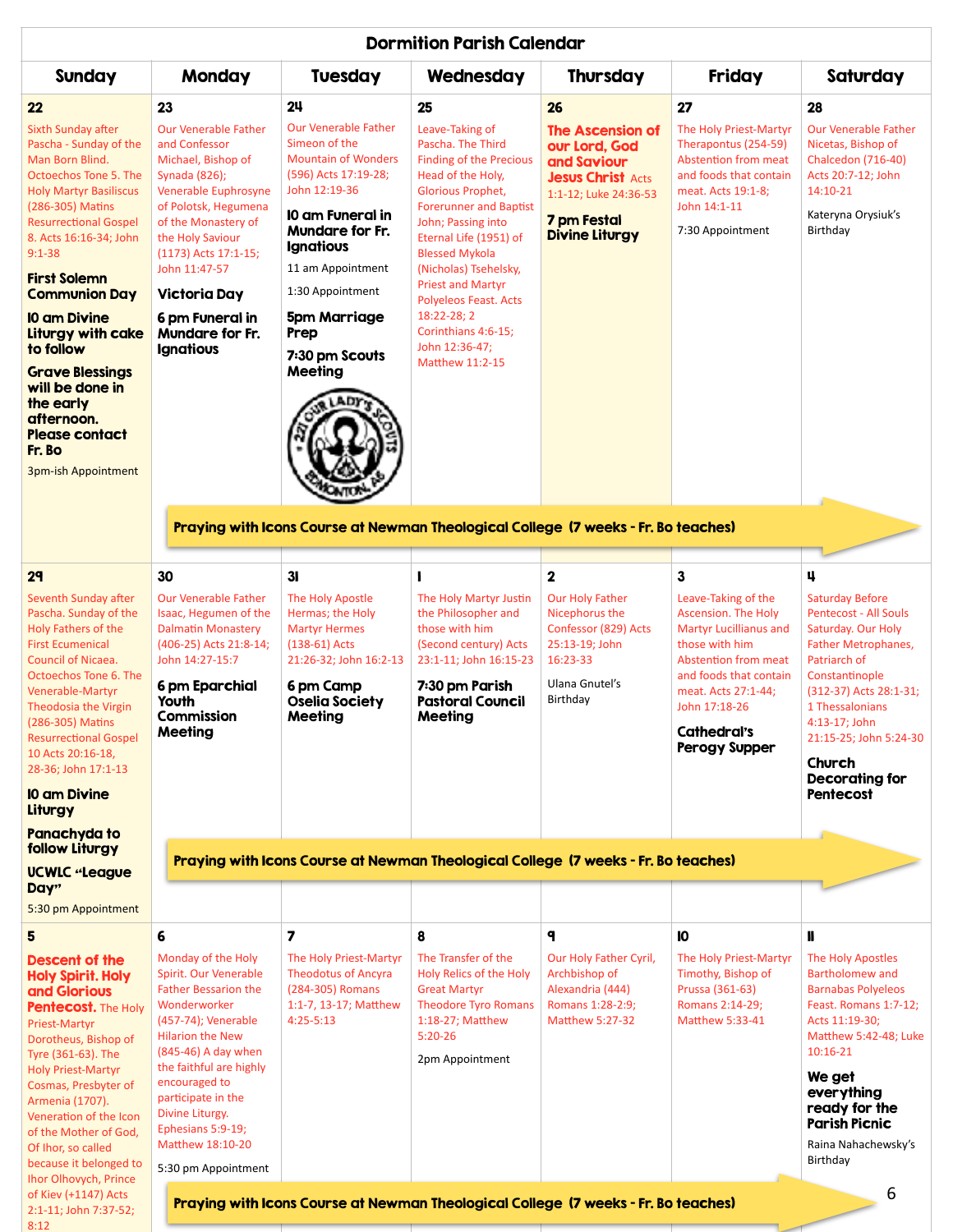# Sunday, May 22, 2022

Sixth Sunday after Pascha – Sunday of the Man Born Blind. Octoechos Tone 5. The Holy Martyr Basiliscus (286-305)

#### After "Blessed is the kingdom…":

Christ is risen from the dead,\* trampling death by death,\* and to those in the tombs\* giving life. (3x)

**Troparion:** Let us the faithful acclaim and worship the Word,\* co-eternal with the Father and the Spirit,\* and born of the Virgin for our salvation.\* For He willed to be lifted up on the cross in the flesh, to suffer death\* and to raise the dead by His glorious resurrection.

Glory be to the Father, and to the Son, and to the Holy Spirit.

**Kontakion:** Blinded in the eyes of my soul,\* I come to You, O Christ, like the man who was blind from birth,\* and I cry in repentance:\* You are the brilliant light of those in darkness.

Now and for ever and ever. Amen.

**Kontakion:** Though You descended into a tomb, O Immortal One,\* yet You destroyed the power of Hades;\* and You rose as victor, O Christ God,\* calling to the myrrh-bearing women: Rejoice! \* and giving peace to Your Apostles:\* You, who grant Resurrection to the fallen.

#### Prokeimenon:

Pray and give thanks to the Lord our God.

**verse:** In Judea God is known; His name is great in Israel.

#### Epistle: Acts 16:16-34 (NRSV):

*In those days*, as we were going to the place of prayer, we met a slave-girl who had a spirit of divination and brought her owners a great deal of money by fortune-telling. While she followed Paul and us, she would cry out, "These men are slaves of the Most High God, who proclaim to you a way of salvation." She kept doing this for many days. But Paul, very much annoyed, turned and said to the spirit, "I order you in the name of Jesus Christ to come out of her." And it came out that very hour.

But when her owners saw that their hope of making money was gone, they seized Paul and Silas and dragged them into the marketplace before the authorities. When they had brought them before the magistrates, they said, "These men are disturbing our city; they are Jews and are advocating customs that are not lawful for us as Romans to adopt or observe." The crowd joined in attacking them, and the magistrates had them stripped of their clothing and ordered them to be beaten with rods. After they had given them a severe flogging, they threw them into prison and ordered the jailer to keep them securely. Following these

instructions, he put them in the innermost cell and fastened their feet in the stocks.

About midnight Paul and Silas were praying and singing hymns to God, and the prisoners were listening to them. Suddenly there was an earthquake, so violent that the foundations of the prison were shaken; and immediately all the doors were opened and everyone's chains were unfastened. When the jailer woke up and saw the prison doors wide open, he drew his sword and was about to kill himself, since he supposed that the prisoners had escaped. But Paul shouted in a loud voice, "Do not harm yourself, for we are all here." The jailer called for lights, and rushing in, he fell down trembling before Paul and Silas. Then he brought them outside and said, "Sirs, what must I do to be saved?" They answered, "Believe on the Lord Jesus, and you will be saved, you and your household." They spoke the word of the Lord to him and to all who were in his house. At the same hour of the night he took them and washed their wounds; then he and his entire family were baptized without delay. He brought them up into the house and set food before them; and he and his entire household rejoiced that he had become a believer in God.

#### Alleluia verses:

Look upon me and have mercy.

Direct my steps according to Your word.

#### Gospel: John 9:1-38 (NRSV):

*As he walked along,* he saw a man blind from birth. His disciples asked him, "Rabbi, who sinned, this man or his parents, that he was born blind?" Jesus answered, "Neither this man nor his parents sinned; he was born blind so that God's works might be revealed in him. We must work the works of him who sent me while it is day; night is coming when no one can work. As long as I am in the world, I am the light of the world." When he had said this, he spat on the ground and made mud with the saliva and spread the mud on the man's eyes, saying to him, "Go, wash in the pool of Siloam" (which means Sent). Then he went and washed and came back able to see. The neighbours and those who had seen him before as a beggar began to ask, "Is this not the man who used to sit and beg?" Some were saying, "It is he." Others were saying, "No, but it is someone like him." He kept saying, "I am the man." But they kept asking him, "Then how were your eyes opened?" He answered, "The man called Jesus made mud, spread it on my eyes, and said to me, 'Go to Siloam and wash.' Then I went and washed and received my sight." They said to him, "Where is he?" He said, "I do not know."